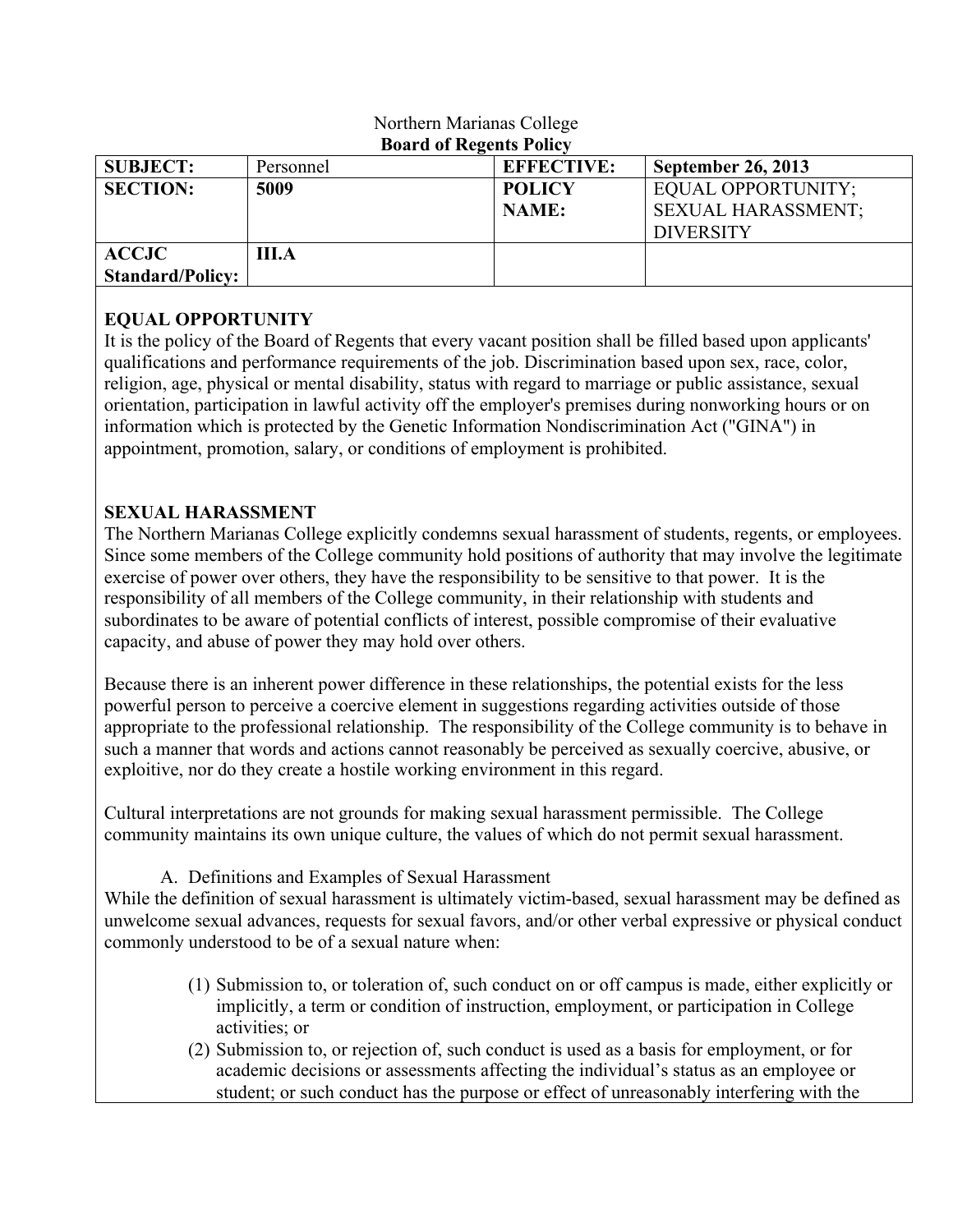individual's activities or creating an intimidating, hostile, or offensive work or educational environment.

B. Examples

Sexual harassment may involve the behavior of a person of either sex toward a person of the opposite or same sex. Examples of behavior that would be considered sexual harassment include, but are not limited to the following:

- (1) Physical assault;
- (2) Direct or implied threats that submission to sexual advances will be a condition of employment, work status, promotion, grades, or letters of recommendation;
- (3) A pattern of conduct, annoying or humiliating in a sexual way, that includes comments of a sexual nature and/or sexually explicit statements, questions, jokes or anecdotes;
- (4) A pattern of conduct that would annoy or humiliate a reasonable person at whom the conduct was obviously directed. Such conduct includes, but is not limited to gestures, facial expressions, speech, or physical contact understood to be sexual in nature or which is repeated after the individual signifies or signals that the conduct is perceived to be offensively sexual.
- C. Consenting Relationships

Romantic and / or sexual relationships between a faculty member and his or her student are prohibited. Taking note of the respect and trust accorded an instructor by a student, and of the power exercised by the instructor, a relationship between a faculty member and a student should be considered one of a professional and a client, and accordingly inappropriate. Romantic and/or sexual relationships between a supervisor and a subordinate are discouraged, but may be permitted if disclosed to the President in accordance with procedures adopted by the institution after steps have been taken to avoid conflicts of interest and other improprieties.

Relationships between students, when one student has some supervisory responsibility for the other (such as tutor, teacher's aide, etc.) are covered by this Policy. Other relationships included are those between a student or an employee, administrator, coach, program director / coordinator, counselor, or staff member who has responsibility for or authority over that student or employee.

D. Protection of the Complainant and Others

No Student or employee of the College may be subjected to any form of reprisal for investigating or filing a sexual harassment complaint, or serving as a witness in a proceeding involving a complaint of sexual harassment. Any retaliation will be a violation of this Policy and will be grounds for disciplinary action. . (See also, Board of Regents Policy 5007 –Whistleblowers).

E. Responsibility of Supervisors

Supervisory personnel are charged with maintaining an atmosphere that discourages sexual harassment and ensuring that this Policy is enforced in their areas. Supervisors are directed to discourage all behavior that might be considered sexual harassment and to respond promptly to sexual harassment complaints. College officials who knowingly condone incidents of sexual harassment or instances of reprisal for reporting such complaints will be subject to disciplinary action.

# **DIVERSITY**